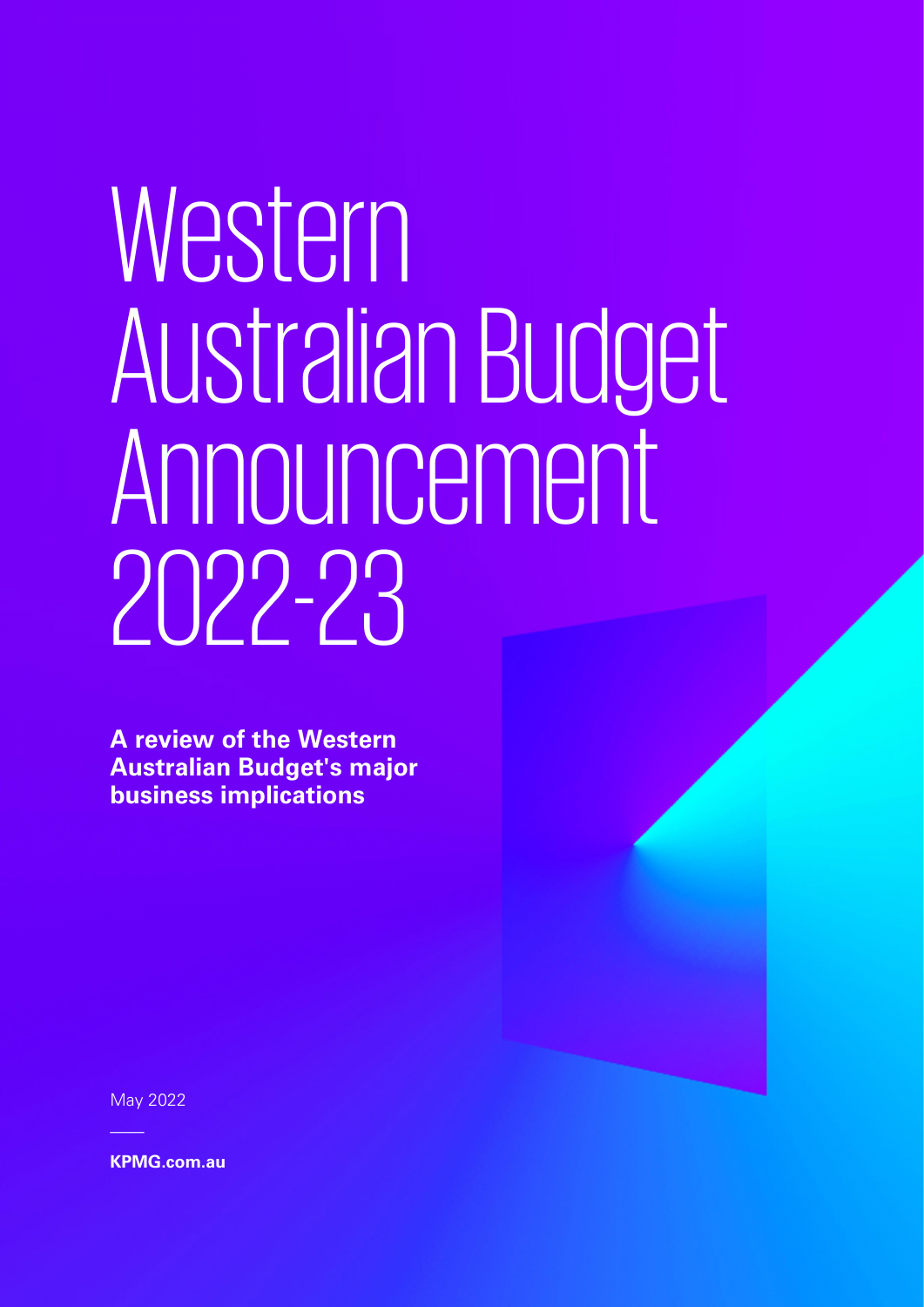## Contents

| <b>Executive summary</b>                           |                |
|----------------------------------------------------|----------------|
| Economic analysis                                  | $\overline{2}$ |
| Property tax                                       | 3              |
| Payroll tax                                        | 4              |
| Summary of key expenditure / revenue raising items | $\overline{5}$ |
| Contact us                                         |                |



©2022 KPMG, an Australian partnership and a member firm of the KPMG glob partnereing and a member in mor the rating.<br>
mpany limited by guarantee. All rights reserved.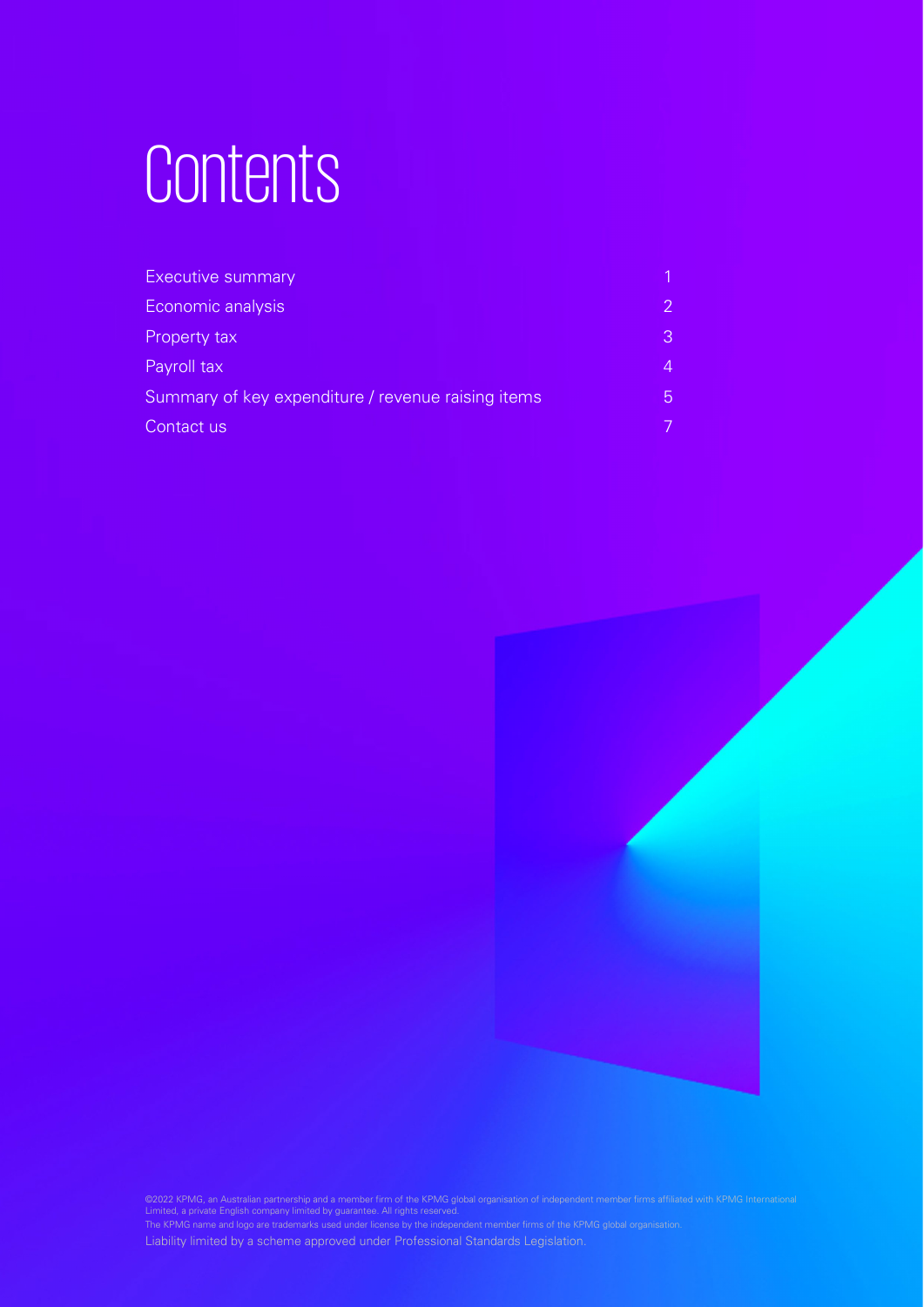### <span id="page-2-0"></span>*Executive* **Summary**

The Western Australian government's extremely healthy financial position can create a platform for investment in growth and also an opportunity for reform.

Trevor Hart Partner, Office Chairman WA



#### Matthew Woods

Client Lead Partner, WA Government

The 2022-23 WA Budget predicts a sizeable net operating surplus of \$5.7 billion for the current financial year – more than double that predicted in the 2021-22 Budget – with further, but smaller, surpluses expected to occur in each year of the forward estimates period to 2026.

State government net debt is projected to reach a modest peak in 2024-25 of just under 10 percent of gross state product (GSP) and to then decline.

At the same time, the Budget notes the economic risks that exist in the form of the evolution of COVID-19 pandemic (particularly in China), the impact of the Ukrainian conflict on global trade and the upward trajectory of global consumer prices and interest rates.

With these risks in mind, the WA government has allocated more than \$1.3 billion to economic diversification projects for the tourism, education, agriculture and business services sectors, among others.

Proposed additional spending on WA's health system, COVID-19 response measures and the \$400 per household electricity credit will support those at greatest risk from the trailing consequences of the pandemic.

In terms of revenue measures, the introduction of a distance-based road user charge from 1 July 2027 for zero or low emission vehicles and a rebate on the cost of certain electric and hydrogen vehicles strike a reasonable balance in adapting to these new technologies. We also welcome the reduction in the general rate of transfer duty from 1 July 2022 and the reduction in land tax for build-to-rent developments from 1 July 2023.

It is at times when a government's finances are relatively healthy that the opportunity for productivity enhancing reform can perhaps most easily be grasped. We look forward to the prospect of this topic becoming a focus for public debate over the coming months.

**Trever Hart** Partner, Office Chairman WA

**Matthew Woods** Client Lead Partner, WA Government

KPMG | 1

©2022 KPMG, an Australian partnership and a member firm of the KPMG global organisation of independent member firms affiliated with KPMG International Limited, a private English company limited by guarantee. All rights reserved.

The KPMG name and logo are trademarks used under license by the independent member firms of the KPMG global organisation.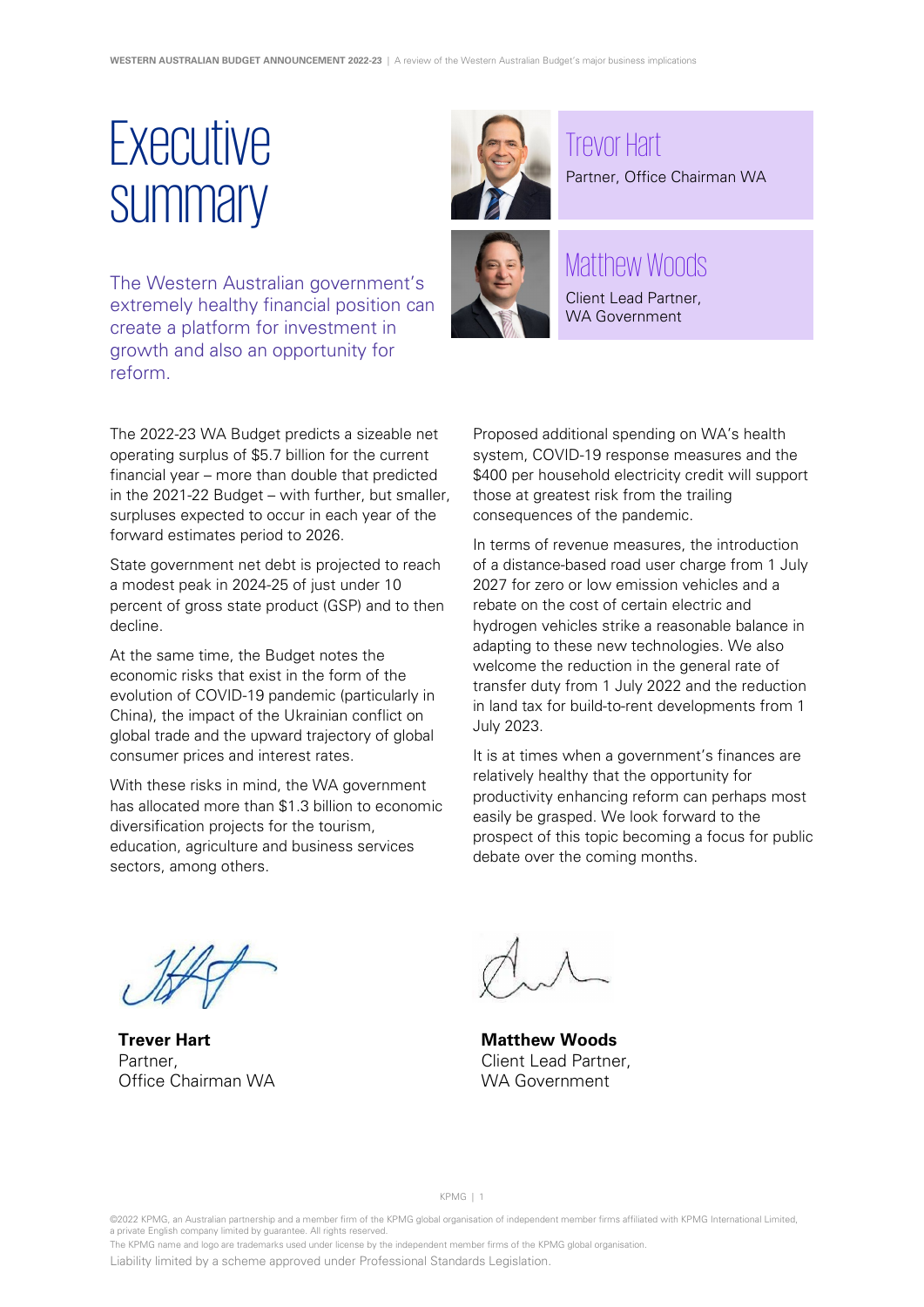### <span id="page-3-0"></span>Economic analysis

The Western Australian economy is powering ahead, helping strengthen the government financial position, which is already the envy of eastern Australian states.

Western Australia is forecast to achieve economic growth of 3.75 percent this financial year, moderating down to 2.00 percent next year due to a combination of factors, including softer household consumption, flat dwelling investment and a contraction in net exports.

The net export position is being driven by several factors, including a strong lift in the import of business equipment combined with a very conservative assumption about the price of iron ore.

From a State Government budget perspective iron ore prices have been assumed to be, on average, US\$77.50 CFR per tonne for 2022-23, which compares to an average price estimate of US\$139.50 CFR per tonne for 2021-22. KPMG notes that China (Platts) futures quotes for today show an average price of US\$133.40 for Iron ore 62 percent fe, CFR. If today's average futures price for iron ore is achieved for 2022-23 rather than the price assumed in the Budget, then royalty income would be about \$4 billion higher for that year.

The Budget shows total GST-related grant revenues will increase by about \$400 million between 2021-22 and 2022-23 due to a larger national GST pool. Another element to the 2022- 23 WA GST story is that the 2018 GST Distribution reforms have now become effective. This has resulted in the GST relativity for WA increasing to the within-system floor value of 70 percent of the population share of the GST pool.



#### Brendan Rynne Chief Economist

The single largest new spending item in the Budget is the \$400 Household Electricity Credit initiative which is forecast to cost the budget \$445 million in 2022-23, recognising that most of this subsidy will be captured by the State-Government owned electricity companies.

General government employee expenses are expected to grow by 4.6 percent over the next 12 months and will represent nearly 45.6 percent of total government expenditure – which is a similar level to that incurred by the Queensland Government.

General Government net debt is projected to rise by around \$900 million over 2022-23 to \$20.6 billion, and then increasing by another 15 percent over the next three outyears to \$23.8 billion, which represents about 5.2 percent of forecast GSP for 2025-26. In comparison, the recently released Victorian Government budget forecasts equivalent net debt in 2025-26 to be around 26.5 percent of GSP.

The mining industry generated 45 percent of total industry gross value added in Western Australia in 2020-21. While the natural competitive advantages are such that mining will always play a disproportionately large role in the fortunes of the Western Australian economy, the investment initiatives contained within the Budget associated with diversifying the local economy are welcomed.

#### **Key Insights**

- The Western Australian economy is powering along, in part helped by the strength of the mining sector and in part helped by fewer COVID-related business disruptions.
- Net exports are expected to detract from GSP growth in the coming years due a combination of increased imports associated with new business investment and anticipated decline in the price of iron ore.
- It seems the 2022-23 budget is particularly conservative regarding iron ore royalty revenue, which has been estimated using a forecast price of US\$77.50 CFR per tonne, which compares to today's average future price for 2022-23 of US\$133.40 CFR per tonne. Applying the higher average futures price to forecast production for next year would result in an additional \$4 billion in iron ore royalties to the Western Australian government for FY23.

#### KPMG | 2

©2022 KPMG, an Australian partnership and a member firm of the KPMG global organisation of independent member firms affiliated with KPMG International Limited, a private English company limited by guarantee. All rights reserved.

The KPMG name and logo are trademarks used under license by the independent member firms of the KPMG global organisation.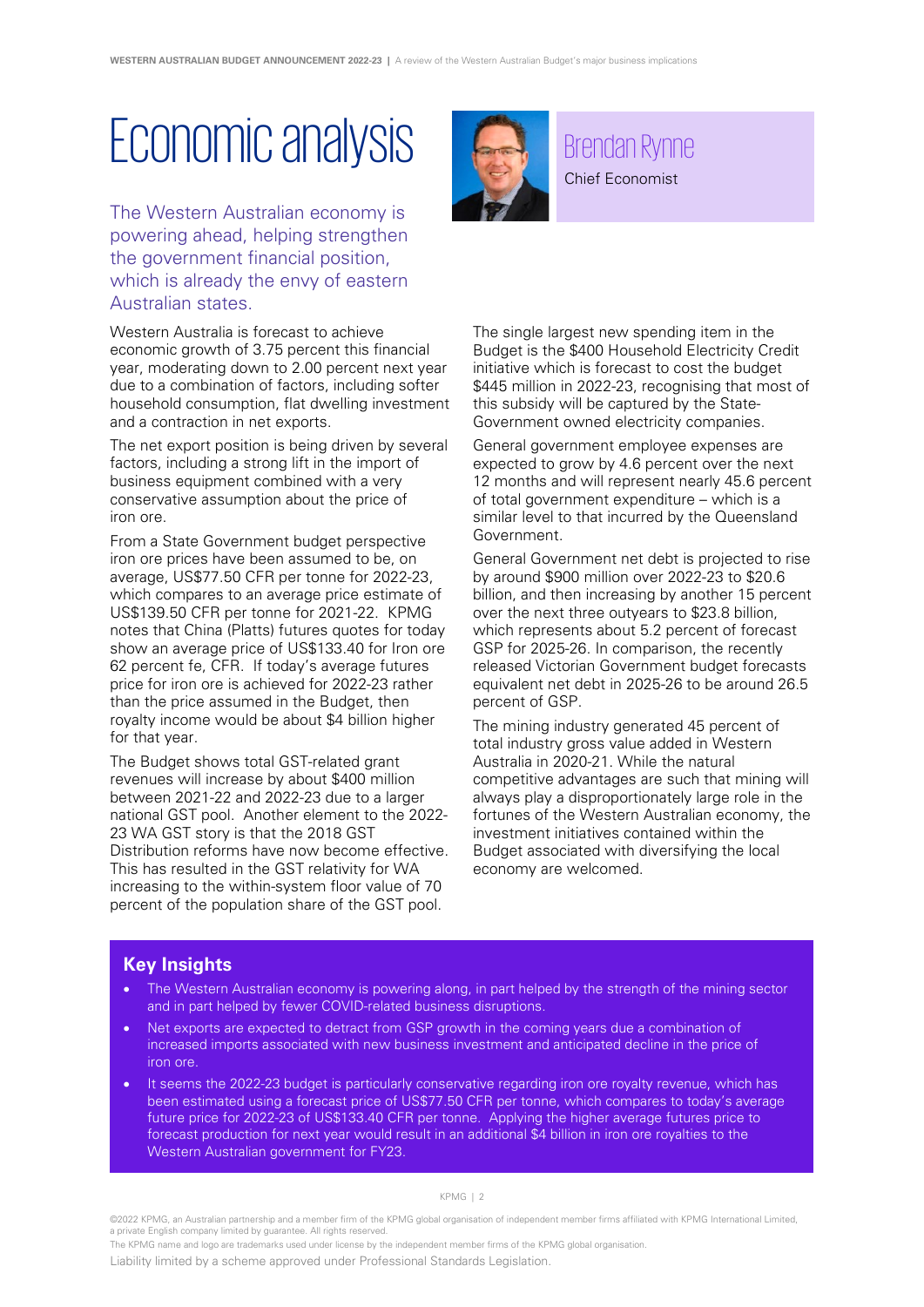### Property tax

<span id="page-4-0"></span>The WA Budget's announced stamp duty and land tax changes support the WA Government's goal of boosting housing supply.





Mark Latham Director, Indirect Tax

Partner, Deals Tax & Legal Partner, Deals Tax & Legal

The Budget includes state tax measures to support housing for lower-income individuals and households.

Firstly, a 50 percent land tax concession will commence on 1 July 2023 and apply to new eligible Build-to-Rent developments. This mirrors similar concessions which New South Wales, Victoria and South Australia have announced or introduced.

Secondly, from 1 June 2022 the existing off-theplan transfer duty rebate will be amended. Eligible purchasers will receive a full transfer duty rebate for a dwelling valued at less than \$500,000 and a rebate of between 50 percent and 100 percent for a dwelling valued between \$500,000 and \$600,000. The existing 50 percent rebate will continue to apply to dwellings valued above \$600,000. The eligibility period for this rebate will end on 24 October 2023 and the maximum rebate is capped at \$50,000.

The Budget confirmed some other stamp duty changes. These include that from 1 July 2022 the general rate of transfer duty will reduce to the equivalent rate of duty for residential property transactions. From the same date, the residential or business property concession will change to provide a benefit on all eligible transactions up to a value of \$200,000. This measure is expected to reduce revenue by \$32 million over the forward estimates period.

From 1 July 2022 the duty on prospecting licences and derivative mining rights in relation to prospecting licences will only apply where the licences or rights are transferred with other dutiable property.

Finally, the WA Government announced that from 1 July 2022 it would remove the 2 percent surcharge that currently applies to land tax paid in instalments.

#### **Key Insights**

• The 50 percent land tax concession for Build-to-Rent developments is a welcome support for the sector and aligns with similar concessions in other states that would be seeking to attract investment from developers.

©2022 KPMG, an Australian partnership and a member firm of the KPMG global organisation of independent member firms affiliated with KPMG International Limited, a private English company limited by guarantee. All rights reserved.

KPMG | 3

The KPMG name and logo are trademarks used under license by the independent member firms of the KPMG global organisation.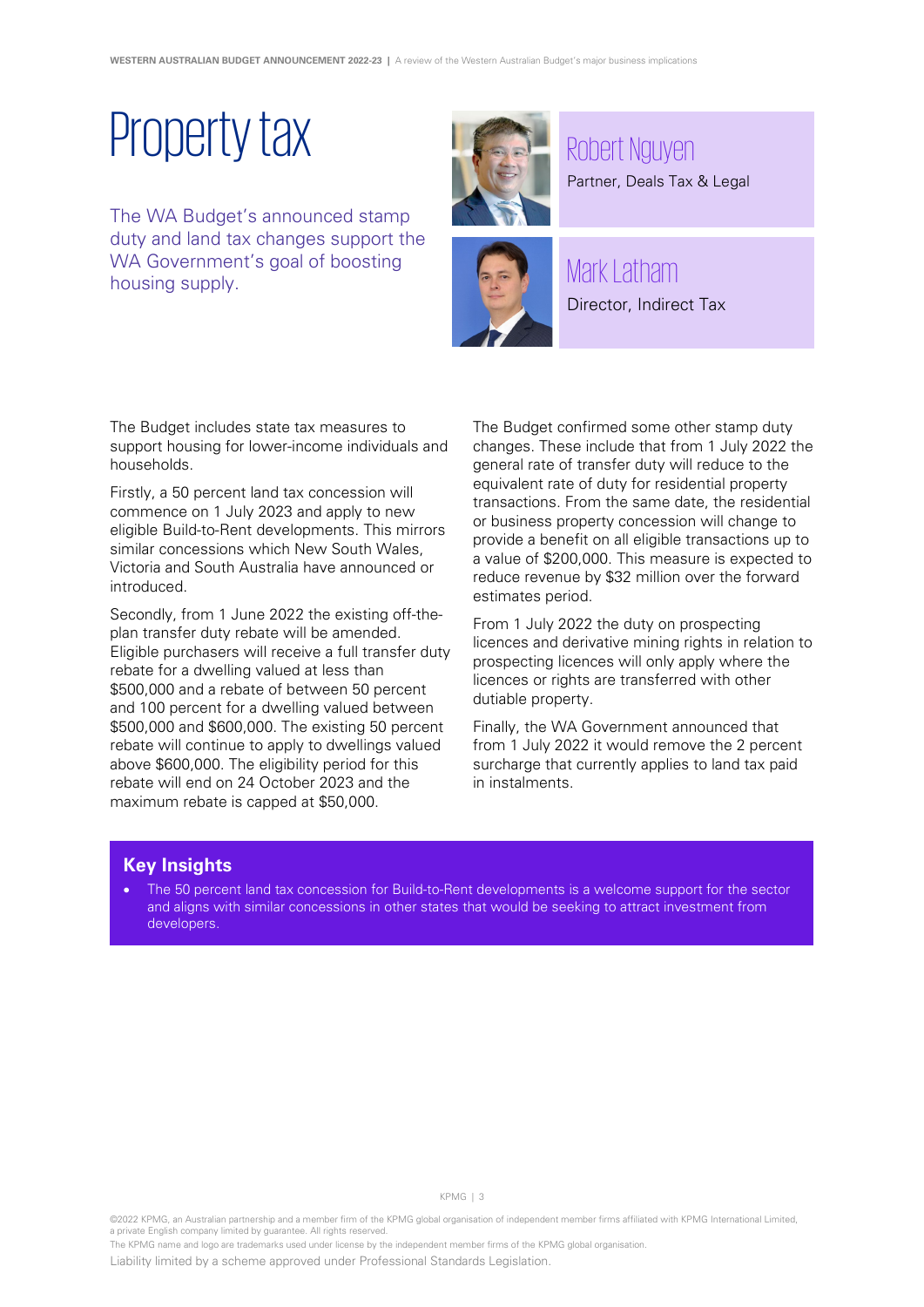### <span id="page-5-0"></span>Payroll tax

The WA Government saw payroll tax revenues increase by 16.2 percent in 2021-22 supported by the robustness of the resources sector which is the largest contributor to payroll tax revenue.

The Treasurer commented in his Budget speech that Eastern States treasurers will be "green with envy" and part of the reason for this suggestion might be that the unemployment rate in Western Australia was 3.4 percent in March 2022, both the lowest in Australia and the lowest level in WA for 13 years. Correspondingly high rates of employment are flowing through to strong payroll tax collections.

Treasury estimates that an additional 28,900 people will gain employment in 2022-23 and payroll tax collections are forecast to increase by 5.4 percent during that year. Any material changes in activity in the resources sector due to, say, COVID-related disruptions either domestically or in key trading partners such as China, could materially impact payroll tax revenue however.

Notwithstanding the possibility of such negative impacts, the progressive payroll tax scale introduced in the 2017-18 Budget is set to end in June 2023 as planned. Subject to any changes announced in next year's Budget, this will see a return to a flat rate of payroll tax of 5.5 percent from 1 July 2023. This will benefit employers with Australia-wide payrolls exceeding \$100 million and \$1.5 billion with current marginal rates of 6 percent and 6.5 percent respectively.

From 1 July 2022, the quarterly payroll tax return lodgement threshold will increase from \$100,000 to \$150,000. This means that employers with an annual liability of up to \$150,000 will have the option to choose to pay quarterly (rather than monthly). This is designed to provide cashflow benefits and reduce administrative processes and may benefit employers with annual payroll tax wages between \$2.6 million and \$3.3 million that are currently required to lodge monthly returns.



#### Andrew Larmour Director, Employment Tax Advisory

**Payroll tax concessions**

No new payroll tax concessions were announced in the Budget, but Hospitality businesses with annual wages between \$4 million and \$20 million may be eligible for a three-month payroll tax waiver. This was announced as part of the Level 2 Business Assistance Package in March 2022 and is designed to support businesses impacted by public health and social measures. Eligible hospitality businesses must have experienced at least a 40 percent drop in turnover for any fourweek period between 1 January 2022 and 30 April 2022, relative to a comparable period in 2021.

#### **Compliance activity**

RevenueWA is working on the rollout of the Lodgement and Payment Compliance Project that applies business intelligence and advanced analytics to identify taxpayers suspected of noncompliance in relation to various obligations, including payroll tax.

#### **Key Insights**

- Revenues from payroll tax have increased significantly in the current year and further growth is expected next year. Based on this, the temporary progressive rates of payroll tax introduced in 2017 can be expected to end on 30 June 2023 as planned.
- No new concessions have been introduced in the Budget with a waiver for certain employers in the hospitality business having been introduced in March 2022

KPMG | 4

©2022 KPMG, an Australian partnership and a member firm of the KPMG global organisation of independent member firms affiliated with KPMG International Limited, a private English company limited by guarantee. All rights reserved.

The KPMG name and logo are trademarks used under license by the independent member firms of the KPMG global organisation.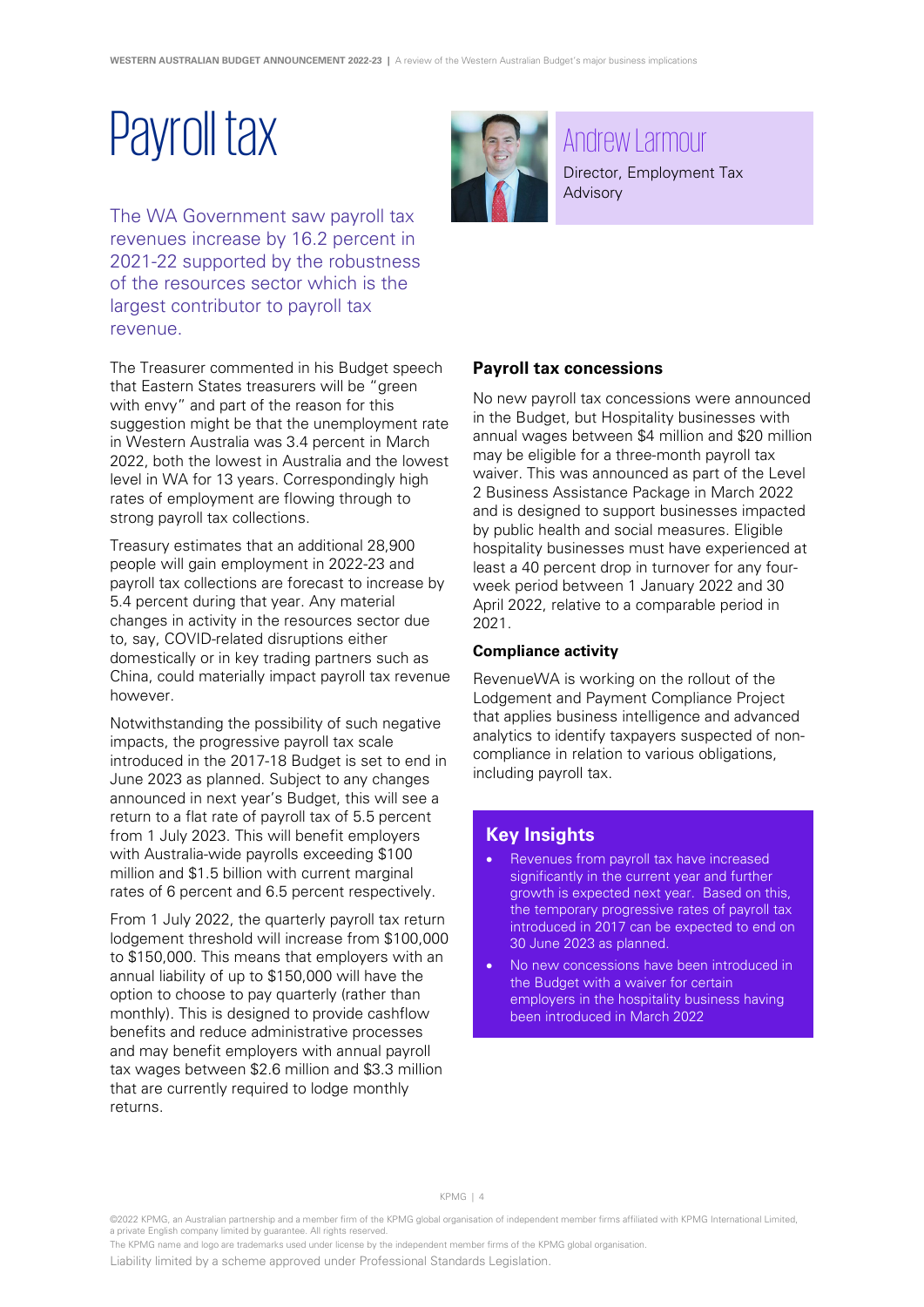### <span id="page-6-0"></span>Summary of key expenditure / revenue raising items

The table below shows the value of major expenditure changes since the 2021-22 mid-year review which have been announced in the Budget. These figures cover the financial years ending 2022-26.

| Key expenditure / revenue raising items                                                                  | <b>Smillions</b> |
|----------------------------------------------------------------------------------------------------------|------------------|
| Health response to COVID-19                                                                              | 900              |
| Road upgrades, maintenance and public transport                                                          | 700              |
| Hospital services including mental health                                                                | 600              |
| \$400 Household Electricity Credit                                                                       | 400              |
| National pre-school reform agreement                                                                     | 200              |
| Economic diversification - Investment Attraction Fund, native forest transition, international education | 200              |
| Provision for Digital Capability Fund                                                                    | 200              |

| <b>Key revenue items</b>                                                                                                                                                                                                                                                                                                                             | <b>Smillions</b> |
|------------------------------------------------------------------------------------------------------------------------------------------------------------------------------------------------------------------------------------------------------------------------------------------------------------------------------------------------------|------------------|
| Transfer duty reduction                                                                                                                                                                                                                                                                                                                              | (32)             |
| Note: Taxation revenue is expected to decline by \$366 million or 3.2 percent in 2022-23 and is<br>forecast to grow by an average of 1.9 percent per annum over the three years to 2025-26.<br>. A coordinate the finding appearance in the first collection one force of the first coordinate $\mathbb{A}$ appearance of $\mathbb{A}\cap\mathbb{A}$ |                  |

According to the budget papers, payroll tax collections are forecast to increase by 5.4 percent or \$234 million in 2022-23. Royalty income is projected to decline by \$4.4 billion or 38.3 percent in 2022-23 due to falling iron ore prices.

KPMG | 5

The KPMG name and logo are trademarks used under license by the independent member firms of the KPMG global organisation.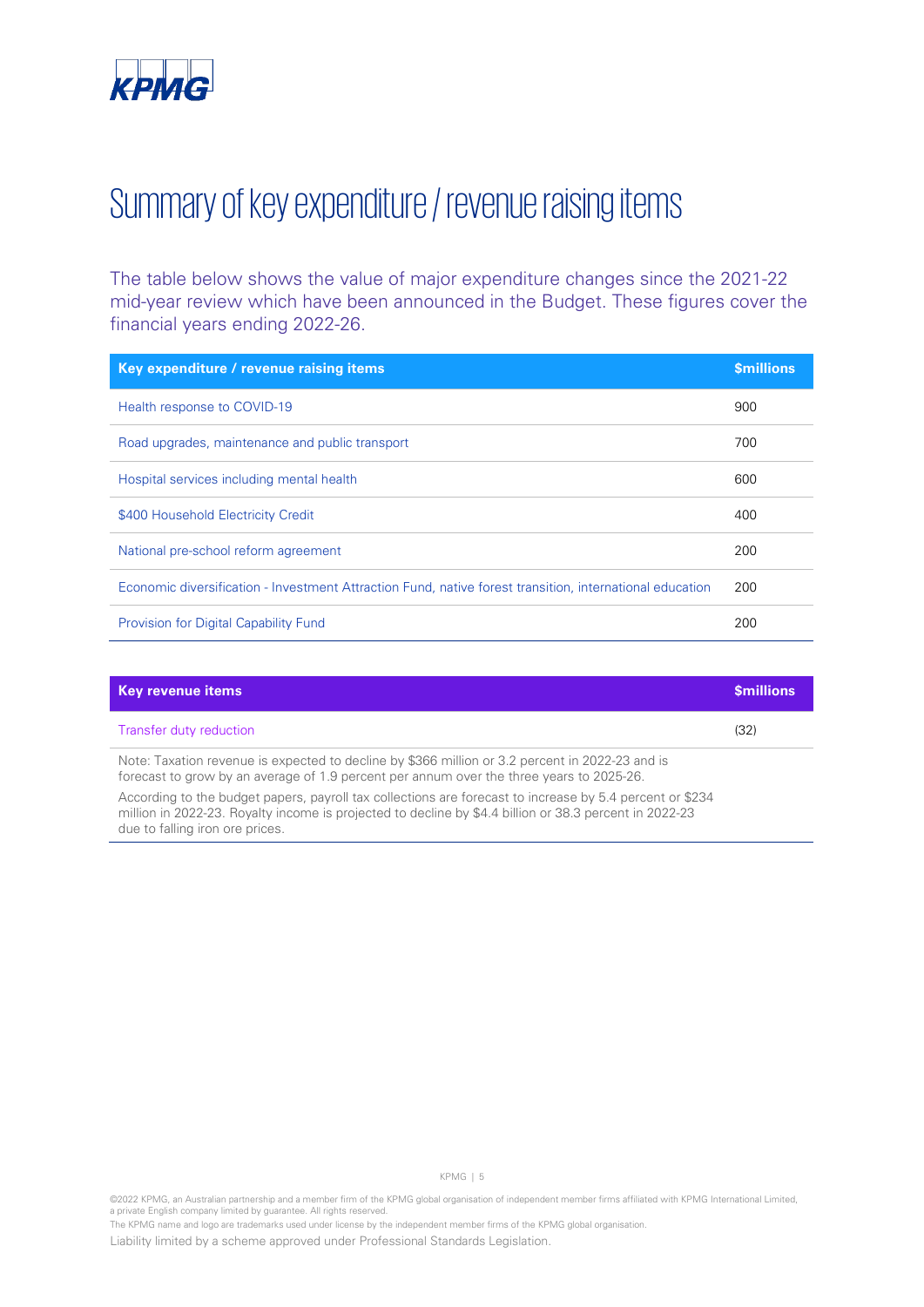



Recurrent spending by the general government sector is budgeted to increase by \$621 million in 2022-23, to a total of \$36.8 billion. As shown in Figure 1, health and mental health, education and training, and community safety account for \$22.4 billion of total spending.



<span id="page-7-0"></span>The Budget includes a record \$33.9 billion Asset Investment Program over the forward estimates, with a focus on transport, health and education, and community infrastructure. As shown in Figure 2, the Program for 2022-23 totals \$8.9 billion, with \$4.4 billion of this in road, rail and transport infrastructure, \$1.9 billion in electricity and water infrastructure, \$1.3 billion in education and health infrastructure, and \$644 million in works at the State's ports.

#### KPMG | 6

<sup>©2022</sup> KPMG, an Australian partnership and a member firm of the KPMG global organisation of independent member firms affiliated with KPMG International Limited, a private English company limited by guarantee. All rights reserved.

The KPMG name and logo are trademarks used under license by the independent member firms of the KPMG global organisation.